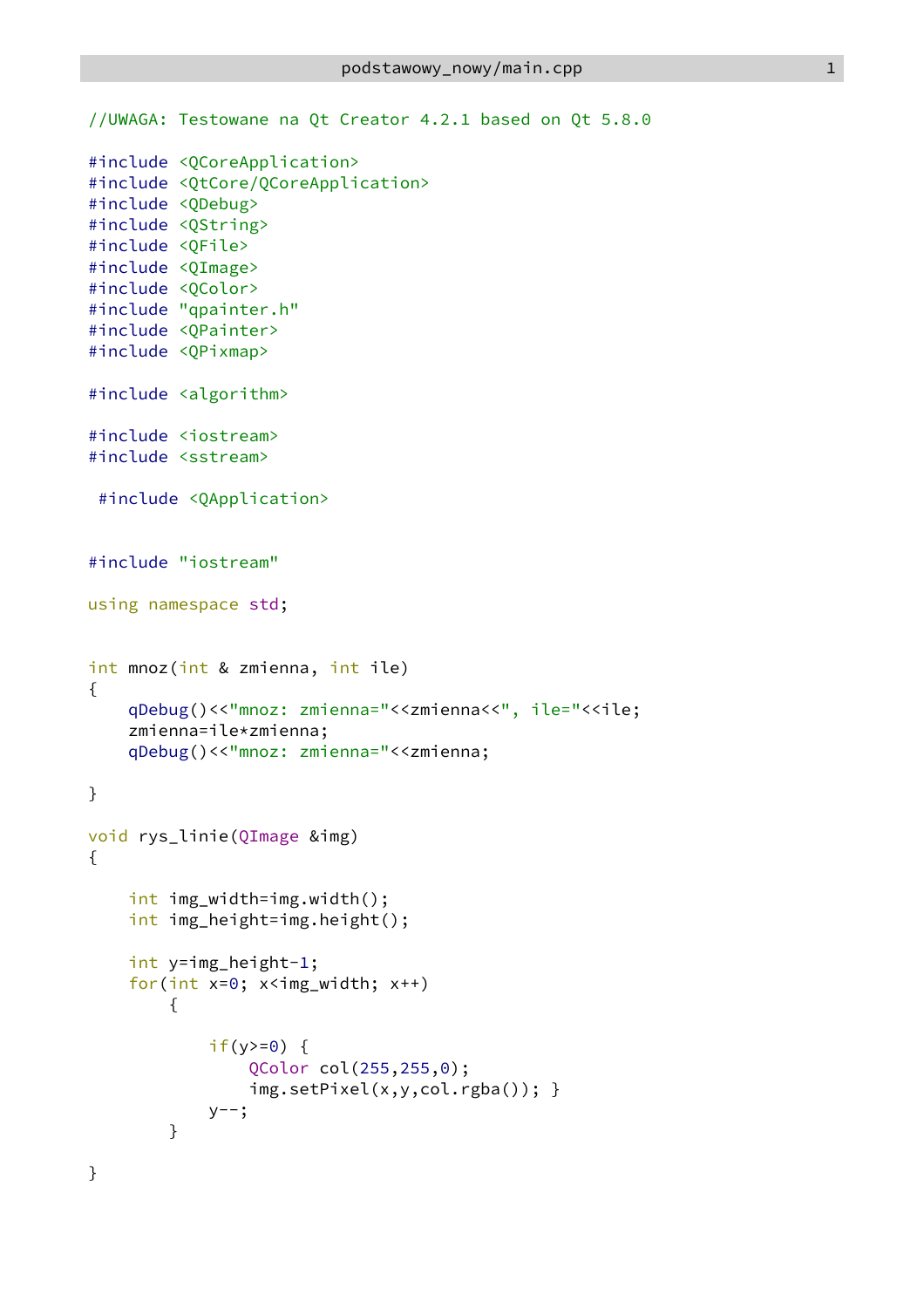```
int main(int argc, char *argv[])
{
   //QCoreApplication a(argc, argv);
   QApplication a(argc, argv);
   //UWAGA: do zmiany:
   QString path="/sciezka_do_katalogu_z_obrazkami/";
   qDebug()<<" ssss="<<path;
   //QString file_input= path+"TOPRO_cat_N_s1.bmp";
// QString file_output=path+"TOPRO_cat_N_s1_output.bmp";
   QString file_input= path+"lena512.bmp";
   QString file_output=path+"lena512_output.bmp";
     qDebug()<<" file_input ="<<file_input ;
   QImage img;
   if(img.load(file_input))
   {
       qDebug()<<"OK. Wczytano obrazek "+ file_input;
   }
   else
   {
       qDebug()<<"BLAD: Nie wczytano obrazka "+ file_input;
       exit(0);}
   //odczytujemy szerokosc i wysokosc obrazka
   int img_width=img.width();
   int img_height=img.height();
   qDebug()<<" img_width="<<img_width<<", img_height="<<img_height;
   //img_output to bedzie wynikowy obrazek
   QImage img_output(img_width,img_height,QImage::Format_RGB32);//
img_width,img_height); //
   //kopiowanie obrazka:
   for(int x=0; x<img_width; x++)
      for(int y=0; y<img_height; y++)
                     {
                         QColor col(img.pixel(x,y));
                         //qDebug()<< col.red();
                         img_output.setPixel(x,y,col.rgba());
                     }
```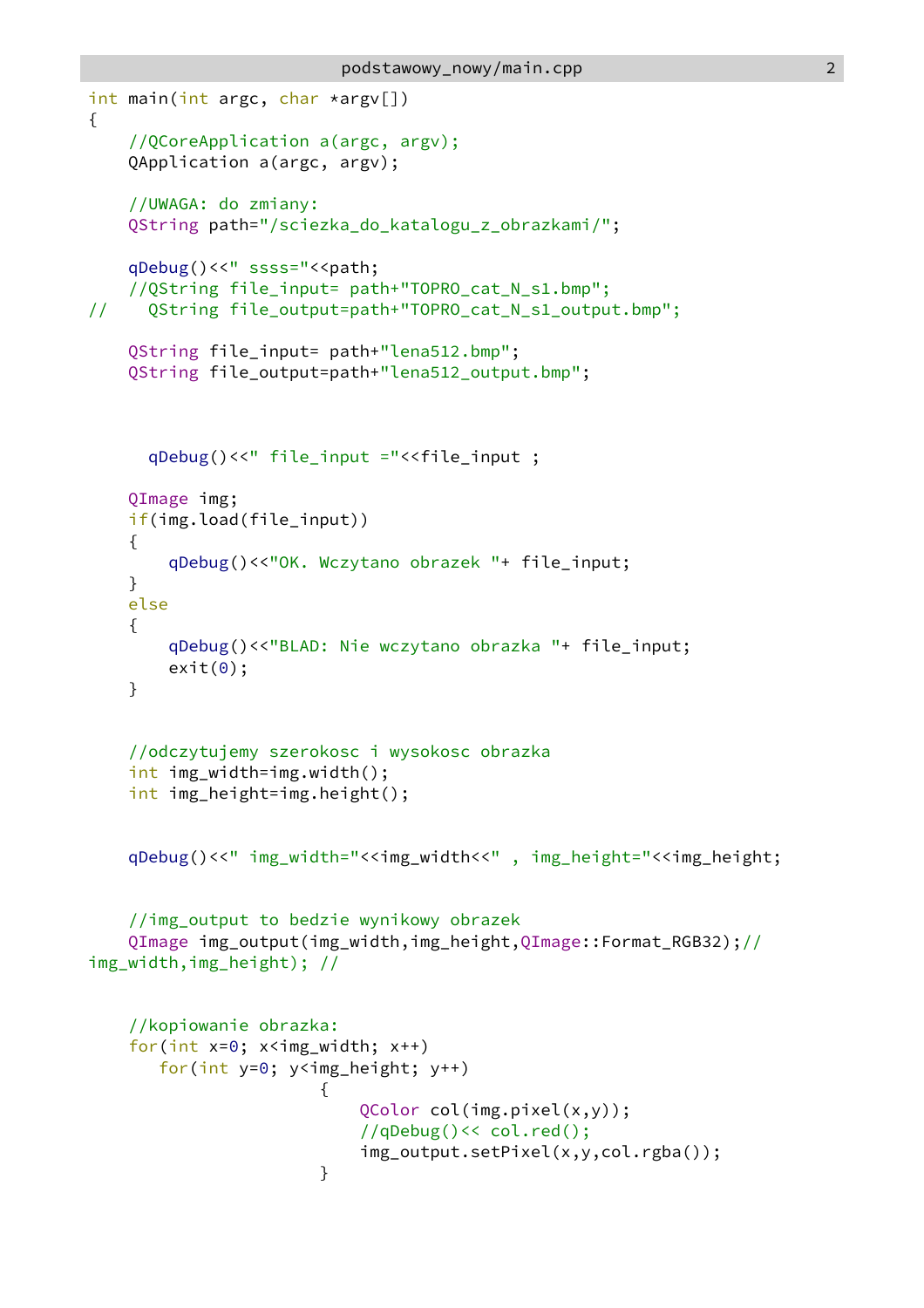```
//rysowanie czerw. kreski
 for(int x=0; x<img_width*3/4; x++)
 {
    QColor col(255,0,0);
    img_output.setPixel(x,x,col.rgba());
 }
 //dla x i y
for(int x=0.375*img width; x<0.625*img width; x++)
 {
    for(int y=0.375*img_height; y<0.625*img_height; y++)
    {
           QColor col(img.pixel(x,y));
           col.setBlue(255);
           img_output.setPixel(x,y,col.rgba());
    }
 }
 //napis
QPainter p(&img_output);
p.setFont(QFont("Times", 12));
p.setPen(QPen(Qt::green));
QPoint pkt(img_width/20, img_height/4);
p.drawText(pkt, "Testowy napis");
 //zapis obrazka
qDebug()<< "Zapisujemy " << file_output;
 img_output.save(file_output);
// QString file_input2= path+"war-time-1.bmp";
// QString file_output2=path+"war-time-1_output.bmp";
QString file_input2= path+"car.bmp";
QString file_output2=path+"car_output.bmp";
QImage img2;
if(img2.load(file_input2))
 {
    qDebug()<<"OK. Wczytano obrazek "+ file_input2;
 }
else
 {
```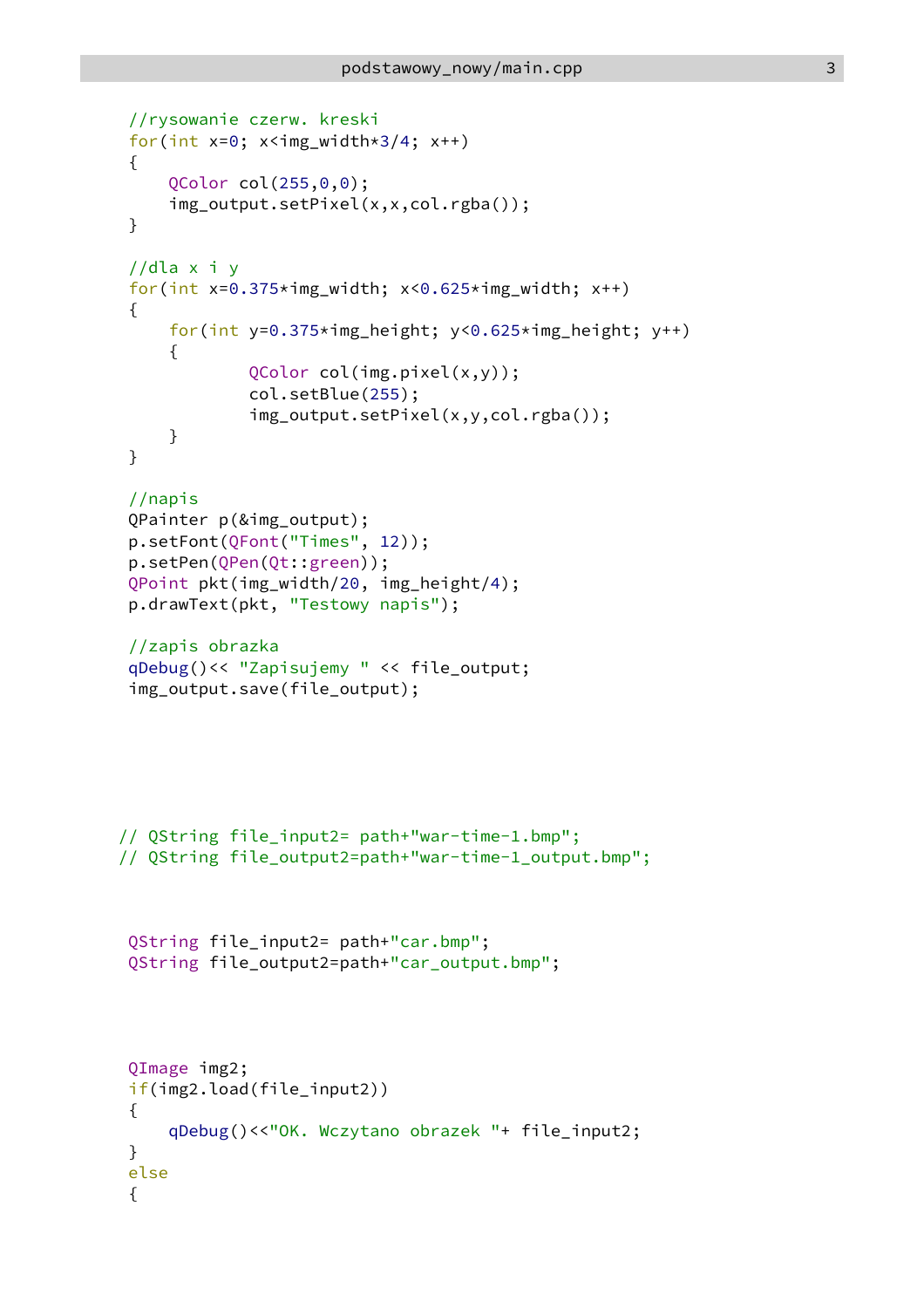```
qDebug()<<"BLAD: Nie wczytano obrazka "+ file_input2;
   exit(0);}
```

```
//odczytujemy szerokosc i wysokosc obrazka
int img2_width=img2.width();
int img2_height=img2.height();
```
QImage img2\_output(img2\_width,img2\_height,QImage::Format\_RGB32);// img\_width,img\_height); //

```
int val_min=255, val_max=0;
for(int x=0; x<img2_width; x++)
  for(int y=0; y<img2_height; y++)
                  {
                     QColor col(img2.pixel(x,y));
                     //qDebug()<< col.red();
                   // img_output.setPixel(x,y,col.rgba());
                     if(col.red()<val_min) {val_min=col.red();}
                     if(col.red()>val_max) {val_max=col.red();}
                  }
qDebug()<<" val_min="<<val_min<<", val_max="<<val_max;
for(int x=0; x<img2_width; x++)
  for(int y=0; y<img2_height; y++)
                  {
                     QColor col(img2.pixel(x,y));
                     //qDebug()<< col.red();
                     int cc=col.red();
                     cc=255*(cc-val_min)/(val_max-val_min);
                     QColor col2(cc,cc,cc);
                     img2_output.setPixel(x,y,col2.rgba());
                  }
qDebug()<< "Zapisujemy " << file_output2;
img2_output.save(file_output2);
//***************
QString file_input3= path+"tmp_col.bmp";
QString file_output3=path+"tmp_col_output.bmp";
```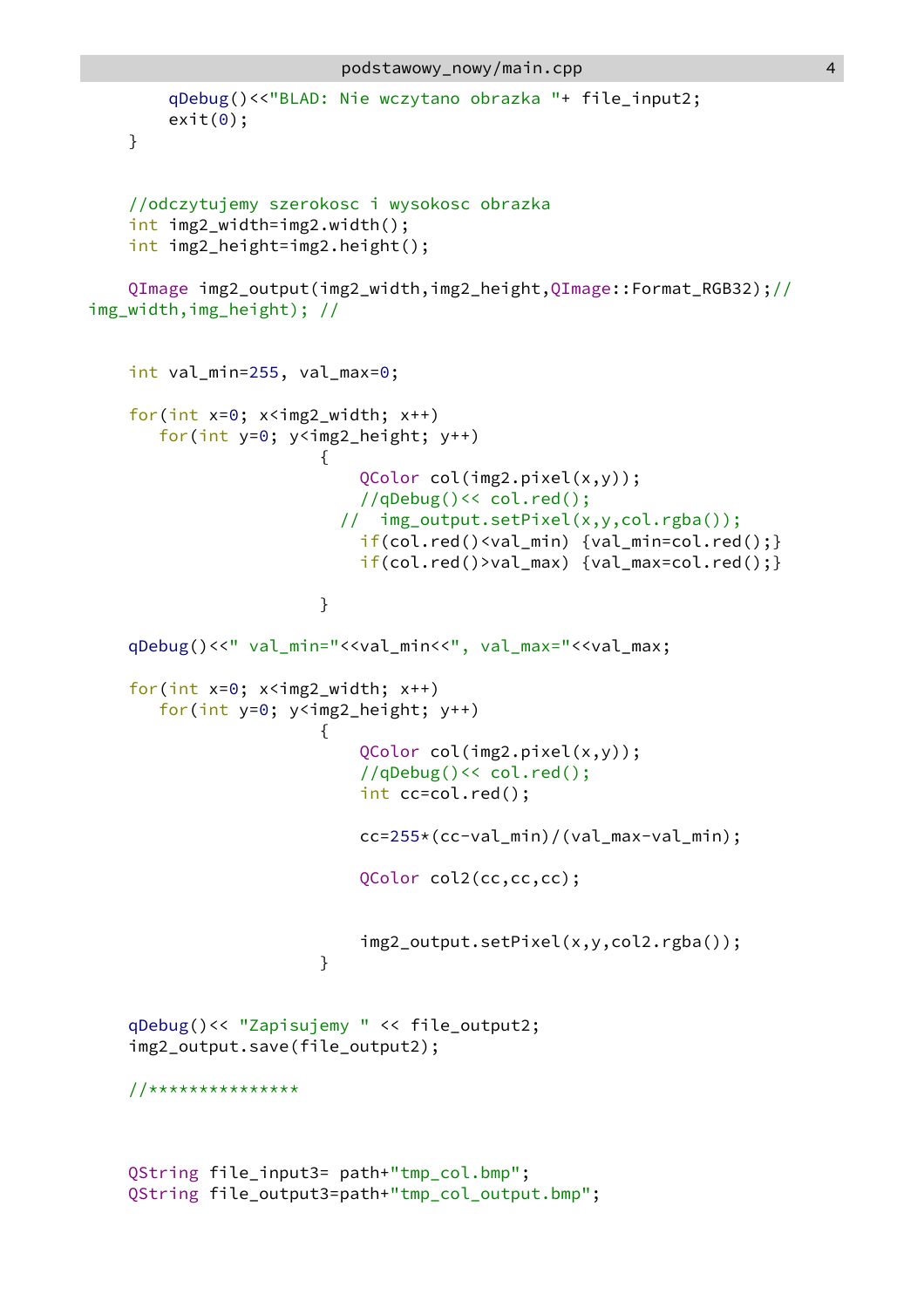```
QImage img3;
    img3.load(file_input3);
   int img3_width=img3.width();
   int img3_height=img3.height();
   QImage img3_output(img3_width,img3_height,QImage::Format_RGB32);//
img_width,img_height); //
   int val_r_min=255, val_r_max=0;
   int val_g_min=255, val_g_max=0;
   int val_b_min=255, val_b_max=0;
    for(int x=0; x<img3 width; x++)
       for(int y=0; y<img3_height; y++)
                       {
                           QColor col(img3.pixel(x,y));
                           //qDebug()<< col.red();
                         // img_output.setPixel(x,y,col.rgba());
                           if(col.red() \le val_rmin) \{val_r_mmin=col.red();\}if(col.red()>val_r_max) {val_r_max=col.red();}
                           if(col.green()<val_g_min)
{val_g_min=col.green();}
                           if(col.green()>val_g_max)
{val_g_max=col.green();}
                           if(col.blue()<val b_min)
{val_b_min=col.blue();}
                           if(col.blue()>val_b_max)
{val_b_max=col.blue();}
```

```
}
```

```
qDebug()<<" r_min="<<val_r_min<<", r_max="<<val_r_max;
qDebug()<<" g_min="<<val_g_min<<", g_max="<<val_g_max;
qDebug()<<" b_min="<<val_b_min<<", b_max="<<val_b_max;
for(int x=0; x<img3_width; x++)
   for(int y=0; y<img3_height; y++)
                  {
                      QColor col(img3.pixel(x,y));
                      //qDebug()<< col.red();
                      int cr=col.red();
                      int cg=col.green();
                      int cb=col.blue();
```